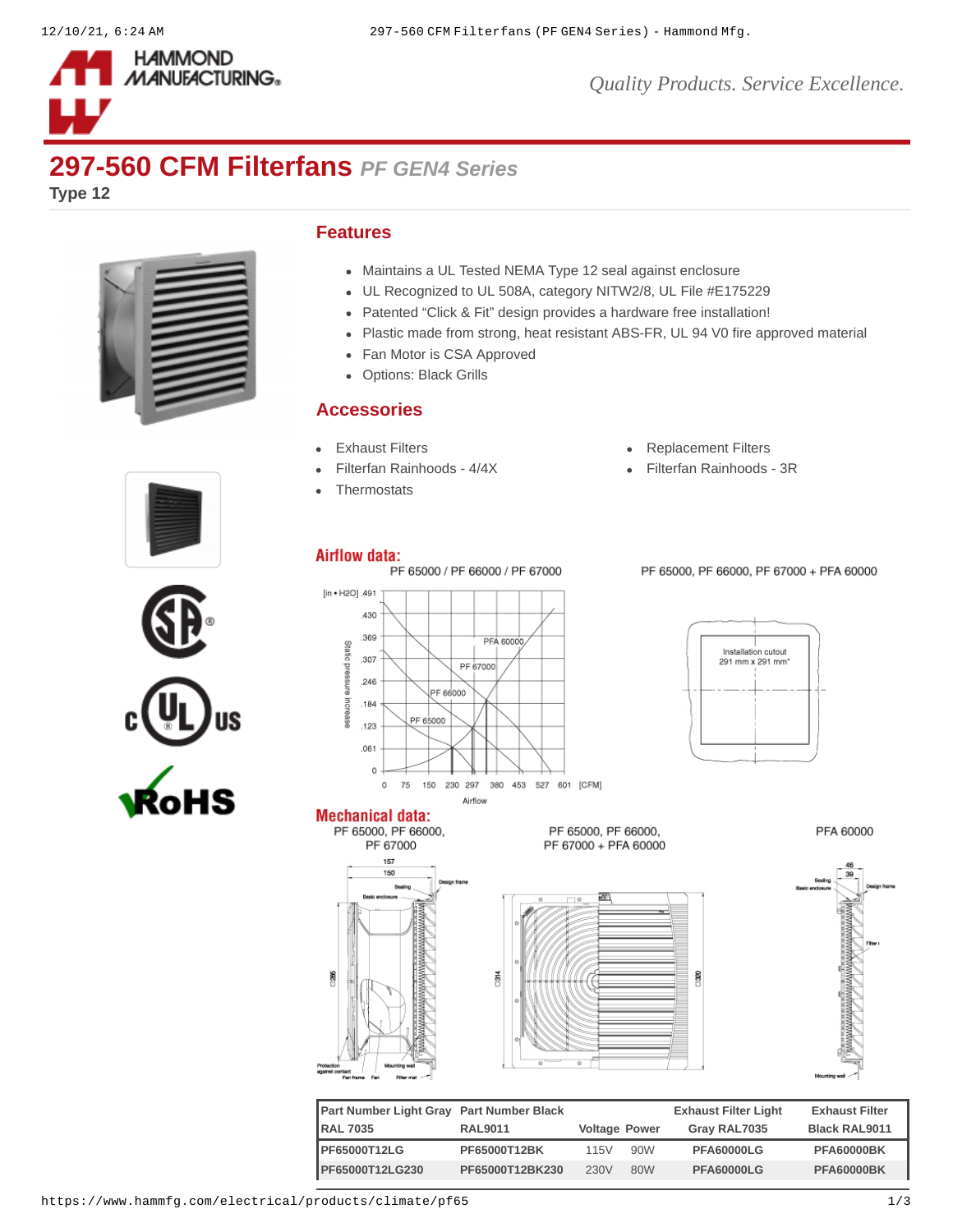## 12/10/21, 6:24 AM 297-560 CFM Filterfans (PF GEN4 Series) - Hammond Mfg.

| <b>Part Number Light Gray</b><br><b>RAL 7035</b> | <b>Part Number Black</b><br><b>RAL9011</b> | <b>Voltage Power</b> |      | <b>Exhaust Filter Light</b><br>Gray RAL7035 | <b>Exhaust Filter</b><br><b>Black RAL9011</b> |
|--------------------------------------------------|--------------------------------------------|----------------------|------|---------------------------------------------|-----------------------------------------------|
| <b>PF66000T12LG</b>                              | PF66000T12BK                               | 115V                 | 160W | <b>PFA60000LG</b>                           | <b>PFA60000BK</b>                             |
| PF66000T12LG230                                  | PF66000T12BK230                            | 230V                 | 155W | <b>PFA60000LG</b>                           | <b>PFA60000BK</b>                             |
| PF67000T12LG                                     | PF67000T12BK                               | 115V                 | 195W | <b>PFA60000LG</b>                           | <b>PFA60000BK</b>                             |
| PF67000T12LG230                                  | PF67000T12BK230                            | 230V                 | 200W | <b>PFA60000LG</b>                           | <b>PFA60000BK</b>                             |
| PF67000T12LG460                                  | PF67000T12BK460                            | 460V                 | 170W | <b>PFA60000LG</b>                           | <b>PFA60000BK</b>                             |

| Airflow data                            | PF 65000                    | PF 66000                                         | PF 67000                    | <b>PFA 60000</b>         |
|-----------------------------------------|-----------------------------|--------------------------------------------------|-----------------------------|--------------------------|
| Filter material                         | Type 12 Filtermat           | Type 12 Filtermat                                | Type 12 Filtermat           | Type 12<br>Filtermat     |
| Unimpeded airflow                       | <b>297 CFM</b>              | 462 CFM                                          | 560 CFM                     |                          |
| Capacity free-flow                      | IP 54: 160 W/K / 160<br>W/K | IP 54: 213 W/K / 218<br>W/K                      | IP 54: 282 W/K / 292<br>W/K |                          |
|                                         | W/K                         | IP 55: 168 W/K / 168 IP 55: 257 W/K / 262<br>W/K | IP 55: 308 W/K / 317<br>W/K |                          |
| Airflow in combination                  | 230 CFM                     | 295 CFM                                          | 368 CFM                     | $\qquad \qquad -$        |
| (Filterfan + Exhaust Filter)            | (PF 65000 + PFA<br>60000)   | $(PF 66000 + PFA)$<br>60000)                     | (PF 67000 + PFA<br>60000)   |                          |
| Capacity in combination                 | 127 W/K                     | 167 W/K                                          | 208 W/K                     | $\overline{\phantom{0}}$ |
| (Filterfan + Exhaust Filter)            | (PF 65000 + PFA)<br>60000)  | (PF 66000 + PFA<br>60000)                        | (PF 67000 + PFA<br>60000)   |                          |
| Max. static pressure<br>$(Airflow = 0)$ | 74 Pa                       | 134 Pa                                           | 187 Pa                      |                          |
| <b>Filtration efficiency</b>            | 0.91                        | 0.91                                             | 0.91                        | 0.91                     |
| Filter material grade                   | G 4 (DIN EN 779)            | G 4 (DIN EN 779)                                 | G 4 (DIN EN 779)            | G 4 (DIN EN<br>779)      |
| Duty cycle                              | $\mathbf{1}$                | $\mathbf{1}$                                     | $\mathbf{1}$                |                          |

| <b>Technical data</b>                 | PF 65000                                        | PF 66000        | PF 67000                                                                 | <b>PFA 60000</b>  |
|---------------------------------------|-------------------------------------------------|-----------------|--------------------------------------------------------------------------|-------------------|
| Outside dimensions in mm              | 320 x 320 x 150                                 | 320 x 320 x 150 | 320 x 320 x 150                                                          | 320 x 320 x 39    |
| (height x width x installation depth) |                                                 |                 |                                                                          |                   |
| Bearing type                          | ball bearings                                   | ball bearings   | ball bearings                                                            | $\overline{a}$    |
| Fitting position                      | any, horizontal airflow preferred               |                 | any                                                                      |                   |
| Construction                          |                                                 |                 | housing and quard of sprayed thermoplastic, self-extinguishing, UL 94 VO |                   |
| Weight                                | 3.2 kg                                          | $3.2$ kg        | 3.7 kg                                                                   | 0.7 <sub>kg</sub> |
| Safety protection                     | in accordance with DIN 31 001<br>$\overline{a}$ |                 |                                                                          |                   |
| Color                                 | RAL 7035, Light Grey                            |                 |                                                                          |                   |
| Connections                           | cage clamp                                      | cage clamp      | cage clamp                                                               |                   |
| Noise Level (EN ISO 3741)             | 52 dB (A)                                       | $64$ dB $(A)$   | $69$ db $(A)$                                                            |                   |

| Supplementary data              | PF 65000 | PF 66000                                                                            | PF 67000 |
|---------------------------------|----------|-------------------------------------------------------------------------------------|----------|
| Operating temperature           |          | $-15$ °C (- 5 °F) to / bis + 55 °C (+ 131 °F)                                       |          |
| Storage temperature             |          | $-20$ °C (-4 °F) to / bis + 70 °C (+ 158 °F)                                        |          |
| Max. relative humidity          |          | 0.9                                                                                 |          |
| System of protection            |          | NEMA Type 12, IP 55 (EN 60 529), when installed as specified                        |          |
| <b>Basic Accessories</b>        |          | parts kit filter mat, user manual radiant heater, fan heater, thermostat, hygrostat |          |
| Approvals                       |          | UL Recognized                                                                       |          |
| * Tolerance installation cutout |          | $291 + 1/$ -0 thickness of material to 2 mm                                         |          |
|                                 |          | $292 + 1/-0$ thickness of material $> 2$ mm $<$ 3 mm                                |          |

*Data subject to change without notice*